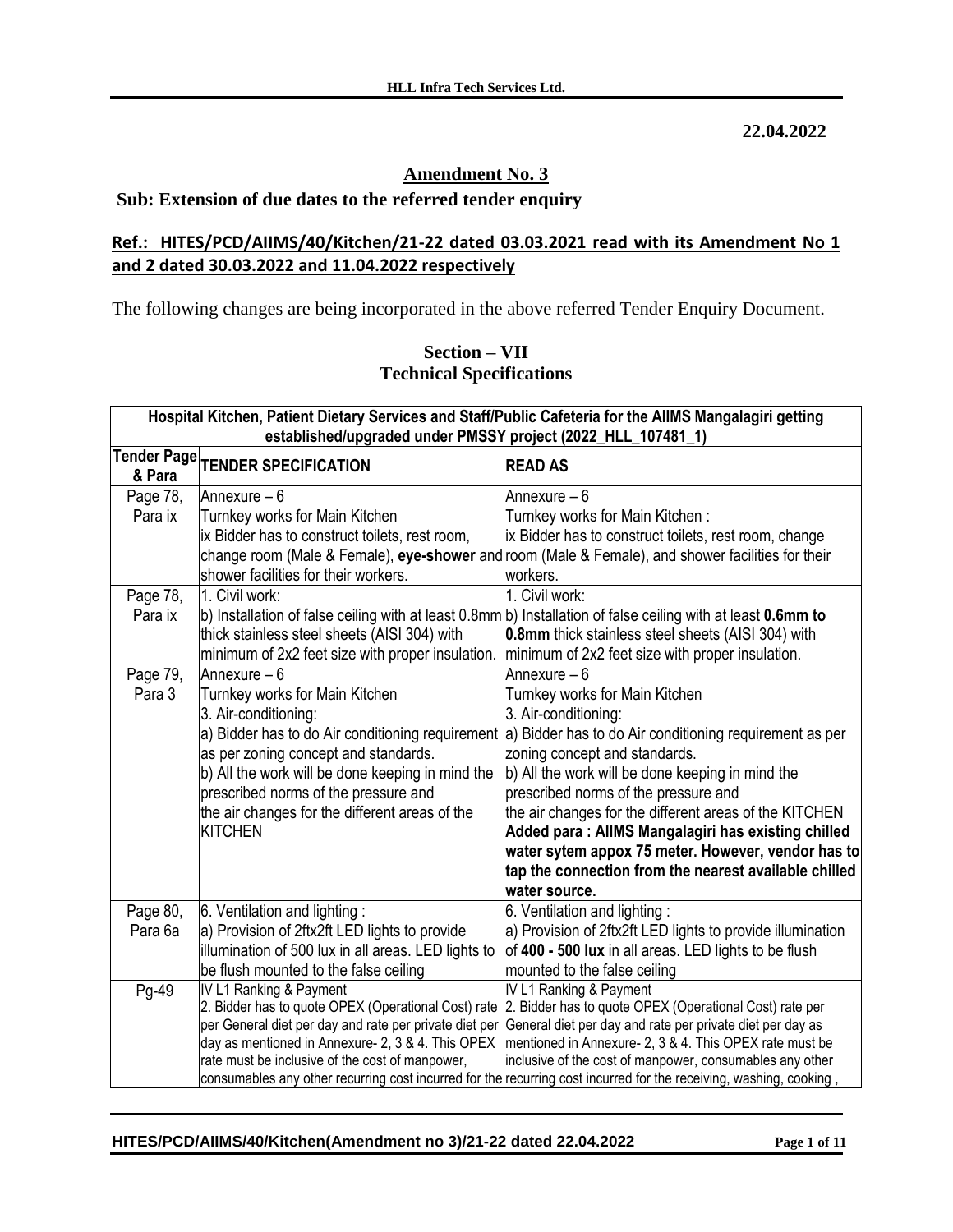|       | receiving, washing, cooking, preparing, distributing,<br>quality control, etc for the operation of Main Kitchen<br>services used only for patients as per SOP<br>prescribed in the tender. This OPEX (operational<br>as per Annexure 4. However, the OPEX shall be<br>paid on monthly basis by multiplying the quoted<br>OPEX rate per general and private diet with the<br>the dietician and approved by competent authority of<br>AIIMS. The minimum number of Operational Beds for commissioning of the Kitchen system.<br>the purpose of OPEX shall not be less than 100 from <b>Added Para:</b><br>the date of commissioning of the Kitchen system. | preparing, distributing, quality control, etc for the operation of<br>Main Kitchen services used only for patients as per SOP<br>prescribed in the tender. This OPEX (operational cost)rate<br>shall be the basis for calculating bid ranking as per Annexure<br>cost)rate shall be the basis for calculating bid ranking  4. However, the OPEX shall be paid on monthly basis by<br>multiplying the quoted OPEX rate per general and private diet<br>with the actual number of diets (General + Private) verified by<br>the dietician and approved by competent authority of AIIMS.<br>actual number of diets (General + Private) verified by The minimum number of Operational Beds for the purpose of<br>OPEX shall not be less than 100 from the date of<br>OPEX payment will be done by AllMS Mangalagiri in 30<br>days from submission of verified invoice/bills by the<br>vendor. |
|-------|----------------------------------------------------------------------------------------------------------------------------------------------------------------------------------------------------------------------------------------------------------------------------------------------------------------------------------------------------------------------------------------------------------------------------------------------------------------------------------------------------------------------------------------------------------------------------------------------------------------------------------------------------------|------------------------------------------------------------------------------------------------------------------------------------------------------------------------------------------------------------------------------------------------------------------------------------------------------------------------------------------------------------------------------------------------------------------------------------------------------------------------------------------------------------------------------------------------------------------------------------------------------------------------------------------------------------------------------------------------------------------------------------------------------------------------------------------------------------------------------------------------------------------------------------------|
| Pg-56 | 18. DOUGH KNEADER - 80 litres<br>iv) Reinforced transmission and powerful<br>asynchronous motor (2200 W)<br>v) Should be with electromechanical 3 speed<br>variator (40, 80, 160 rpm).<br>ix) Kneading: speed 1 or 2 with hook; Blending:<br>speed 2 with paddle; Whipping: speed 3 with<br>whisk.<br>x) To be supplied with spiral hook, paddle and<br>reinforced whisk.                                                                                                                                                                                                                                                                                | 18. DOUGH KNEADER - 80 litres<br>iv) Reinforced transmission and powerful asynchronous<br>motor (1800 - 2400 W)<br>$ v\rangle$ Should be with electromechanical 3 speed variator. It<br>should cover the range of 40 -160 rpm (+/- 10 rpm)<br>ix) Deleted<br>x) Deleted                                                                                                                                                                                                                                                                                                                                                                                                                                                                                                                                                                                                                  |
| Pg-56 | 19. DOUGH KNEADER - 40 litres<br>iv) Reinforced transmission and powerful<br>asynchronous motor (2200 W)<br>v) Should be with electromechanical 3 speed<br>variator (40, 80, 160 rpm).<br>ix) Kneading: speed 1 or 2 with hook; Blending:<br>speed 2 with paddle; Whipping: speed 3 with<br>whisk.<br>x) To be supplied with spiral hook, paddle and<br>reinforced whisk.                                                                                                                                                                                                                                                                                | 19. DOUGH KNEADER - 40 litres<br>iv) Reinforced transmission and powerful asynchronous<br>motor (1800 - 2400 W)<br>$ v\rangle$ Should be with electromechanical 3 speed variator. It<br>should cover the range of 40 -160 rpm (+/- 10 rpm)<br>ix) Deleted<br>x) Deleted                                                                                                                                                                                                                                                                                                                                                                                                                                                                                                                                                                                                                  |
| Pg-58 | 4. TILTING BRAISING PAN<br>vii) Size (WxDxH) 1600x900x700mm<br>xi) USB connection for update the software,<br>upload recipes and download HACCP data<br>xv) Safety valve on the lid avoids overpressure<br>in the food compartment                                                                                                                                                                                                                                                                                                                                                                                                                       | 4. TILTING BRAISING PAN<br>vii) Size (WxDxH) 1600x900x700mm (approx)<br>xi) Deleted<br>xv) Deleted                                                                                                                                                                                                                                                                                                                                                                                                                                                                                                                                                                                                                                                                                                                                                                                       |
| Pg-59 | <b>6. TILTING PRESSURISED BRAISING PAN</b><br>7. EXHAUST HOOD FOR TILTING<br>PRESSURISED BRAISING PAN                                                                                                                                                                                                                                                                                                                                                                                                                                                                                                                                                    | litems : 6. TILTING PRESSURISED BRAISING PAN -<br>Item deleted (with specifications)<br>7. EXHAUST HOOD FOR TILTING PRESSURISED<br><b>BRAISING PAN - Item deleted (with specifications)</b>                                                                                                                                                                                                                                                                                                                                                                                                                                                                                                                                                                                                                                                                                              |
| Pg-59 | 8. TILTING BOILING PAN<br>vi) Size (WxDxH) 1500x1000x700mm<br>viii) Max pressure of inner jacket at 1,5 bar;<br>minimum working pressure at 0.1 bar.<br>xi) Tilting and pouring speeds can be precisely                                                                                                                                                                                                                                                                                                                                                                                                                                                  | <b>8. TILTING BOILING PAN</b><br>vi) Approx Size (WxDxH) 1500x1000x700mm<br>viii) Max pressure of inner jacket at 1,5 bar (Approx);<br>minimum working pressure at 0.1 bar. (Approx)<br>xi) Deleted                                                                                                                                                                                                                                                                                                                                                                                                                                                                                                                                                                                                                                                                                      |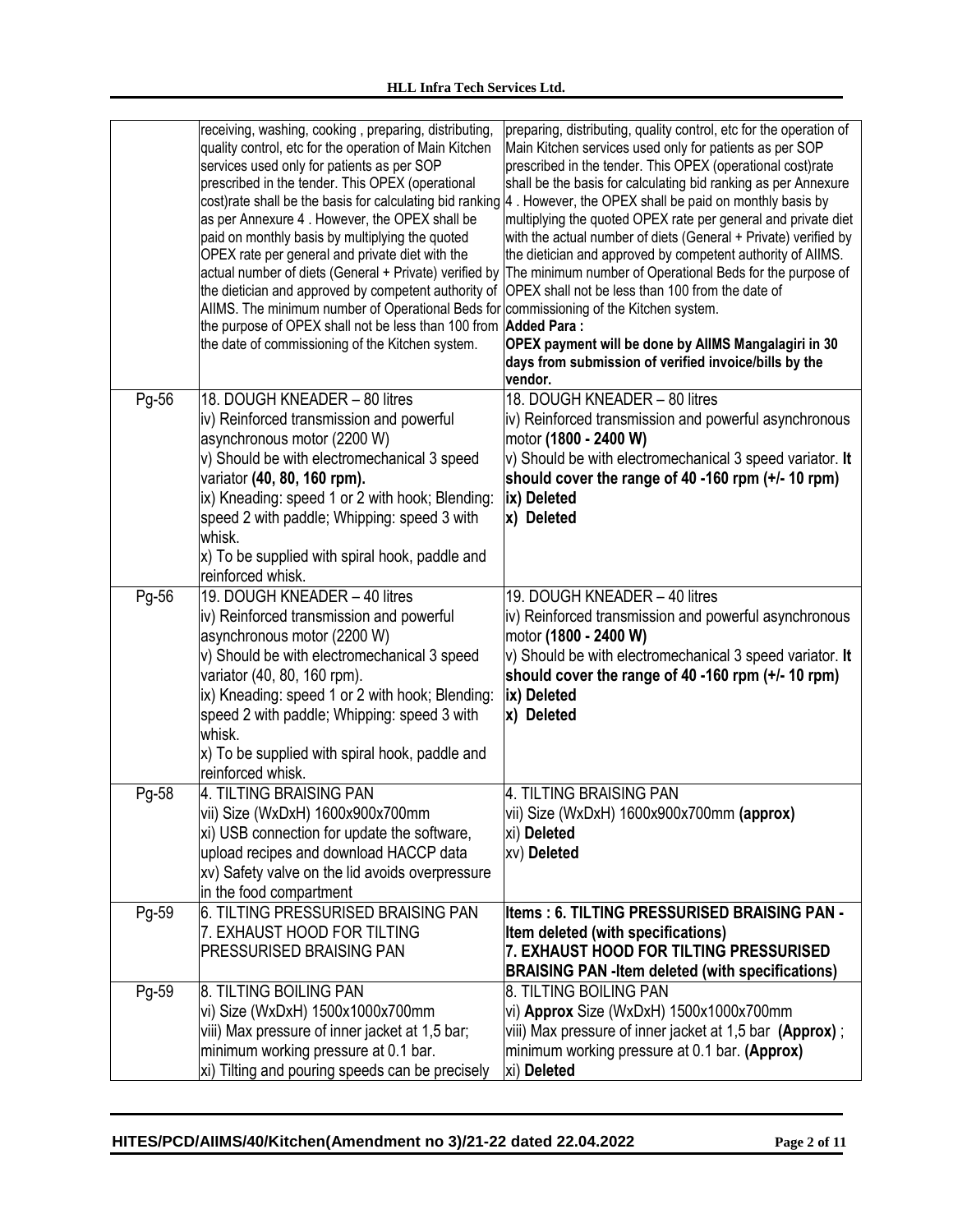|       | adjusted.                                                                                     | xiv) Deleted                                                                                                     |
|-------|-----------------------------------------------------------------------------------------------|------------------------------------------------------------------------------------------------------------------|
|       | xiv) USB connection to easily update the                                                      |                                                                                                                  |
|       | software, upload recipes and download HACCP                                                   |                                                                                                                  |
|       | data.                                                                                         |                                                                                                                  |
| Pg-62 | 21. HIGH POWER GRILL                                                                          | 21. HIGH POWER GRILL - Item deleted (with<br>specifications)                                                     |
| Pg-63 | 2. DISH WASHER - HOOD TYPE WITH                                                               | 2. DISH WASHER - HOOD TYPE WITH VAPOUR                                                                           |
|       | <b>VAPOUR HOOD</b>                                                                            | <b>HOOD</b>                                                                                                      |
|       | ii) Capacity - 80 racks / Hr                                                                  | ii) Capacity - atleast 80 racks / Hr                                                                             |
| Pg-65 | H.2. COLD ROOM - WALK IN                                                                      | H.2. COLD ROOM - WALK IN REFRIGERATOR                                                                            |
|       | <b>REFRIGERATOR</b>                                                                           | iv) Internal floor in non-slip, Kota Tiles                                                                       |
|       | iv) Internal floor in non-slip, plastic coated,                                               |                                                                                                                  |
|       | galvanized steel sheet                                                                        |                                                                                                                  |
| Pg-65 | H.3. FREEZER ROOM - WALK IN FREEZER                                                           | H.3. FREEZER ROOM - WALK IN FREEZER                                                                              |
|       | iv) Internal floor in non-slip, plastic coated,                                               | iv) Internal floor in non-slip, Kota Tiles                                                                       |
|       | galvanized steel sheet<br>ANNEXURE - 01                                                       | ANNEXURE-01                                                                                                      |
| Pg-72 |                                                                                               |                                                                                                                  |
|       | Dietary ServicesBOQ (CAPEX Items)<br>102 Cling foil Paper Napkins As required                 | Dietary ServicesBOQ (CAPEX Items)<br>102 Deleted                                                                 |
|       | 103 Chapatti Wrap As required                                                                 | 103 Deleted                                                                                                      |
| Pg-73 | ANNEXURE - 01                                                                                 | ANNEXURE-01                                                                                                      |
|       | Dietary ServicesBOQ (CAPEX Items)                                                             | Dietary ServicesBOQ (CAPEX Items)                                                                                |
|       | 110 - Macerators - As require                                                                 | 110 - Deleted                                                                                                    |
| Pg-73 | <b>ANNEXURE - A</b>                                                                           | <b>ANNEXURE - A</b>                                                                                              |
|       | <b>FIXED PRICE LIST-1</b>                                                                     | <b>FIXED PRICE LIST-1</b>                                                                                        |
|       | (Rates of the following items are fixed in Staff &                                            | (Rates of the following items are fixed in Staff & Visitor                                                       |
|       | Visitor cafeteria)                                                                            | cafeteria)                                                                                                       |
|       | Note: The prices of items for staff & visitors will                                           | Note: The prices of items for staff & visitors will be                                                           |
|       | be revised periodically by AllMS. Those items                                                 | revised periodically by AllMS, considering annual                                                                |
|       | whose rates are not available in this list can be                                             | inflation rates. Those items whose rates are not                                                                 |
|       | fixed by the vendor in consultation with                                                      | available in this list can be fixed by the vendor in                                                             |
|       | administration of AIIMS Mangalagiri.                                                          | consultation with administration of AIIMS Mangalagiri.                                                           |
| Pg-78 |                                                                                               | ii) The turnkey work includes all modifications to (ii) The turnkey work includes all modifications to the built |
|       | the built up space provided at the hospital site                                              | up space provided at the hospital site including                                                                 |
|       | including Installation of Equipment, RO plant,                                                | Installation of Equipment, RO plant, civil works, electrical                                                     |
|       | civil works, electrical works, plumbing works,                                                | works, plumbing works, false ceiling, CCTV, firefighting,                                                        |
|       | false ceiling, CCTV, firefighting, sanitary,                                                  | sanitary, drainage, furnishing, HVAC etc. While                                                                  |
|       |                                                                                               | drainage, furnishing, HVAC etc. While designing designing the Kitchen the Bidder has to provision for            |
|       |                                                                                               | the Kitchen the Bidder has to provision for future future expansion of Kitchen for installation of the highest   |
|       | expansion of Kitchen for installation of the<br>highest capacity equipment like Combi-Oven,   | capacity equipment like Combi-Oven, Dishwasher,<br>Braising Pan quoted by the bidder in the said tender.         |
|       |                                                                                               |                                                                                                                  |
|       | Dishwasher, Braising Pan quoted by the bidder<br>in the said tender. This provision should be | This provision should be made without disrupting the<br>zoning of the Kitchen. All ancillary services like       |
|       | made without disrupting the zoning of the                                                     | (electricity, water points, plumbing, R.O etc.) required for                                                     |
|       | Kitchen. All ancillary services like (electricity,                                            | future expansion has to be built in while designing and                                                          |
|       | water points, plumbing, R.O etc.) required for                                                | furnishing the Kitchen.                                                                                          |
|       | future expansion has to be built in while                                                     | <b>Added Para:</b>                                                                                               |
|       | designing and furnishing the Kitchen                                                          | DG Backup for Kitchen & Cafeteria will be provided                                                               |
|       |                                                                                               |                                                                                                                  |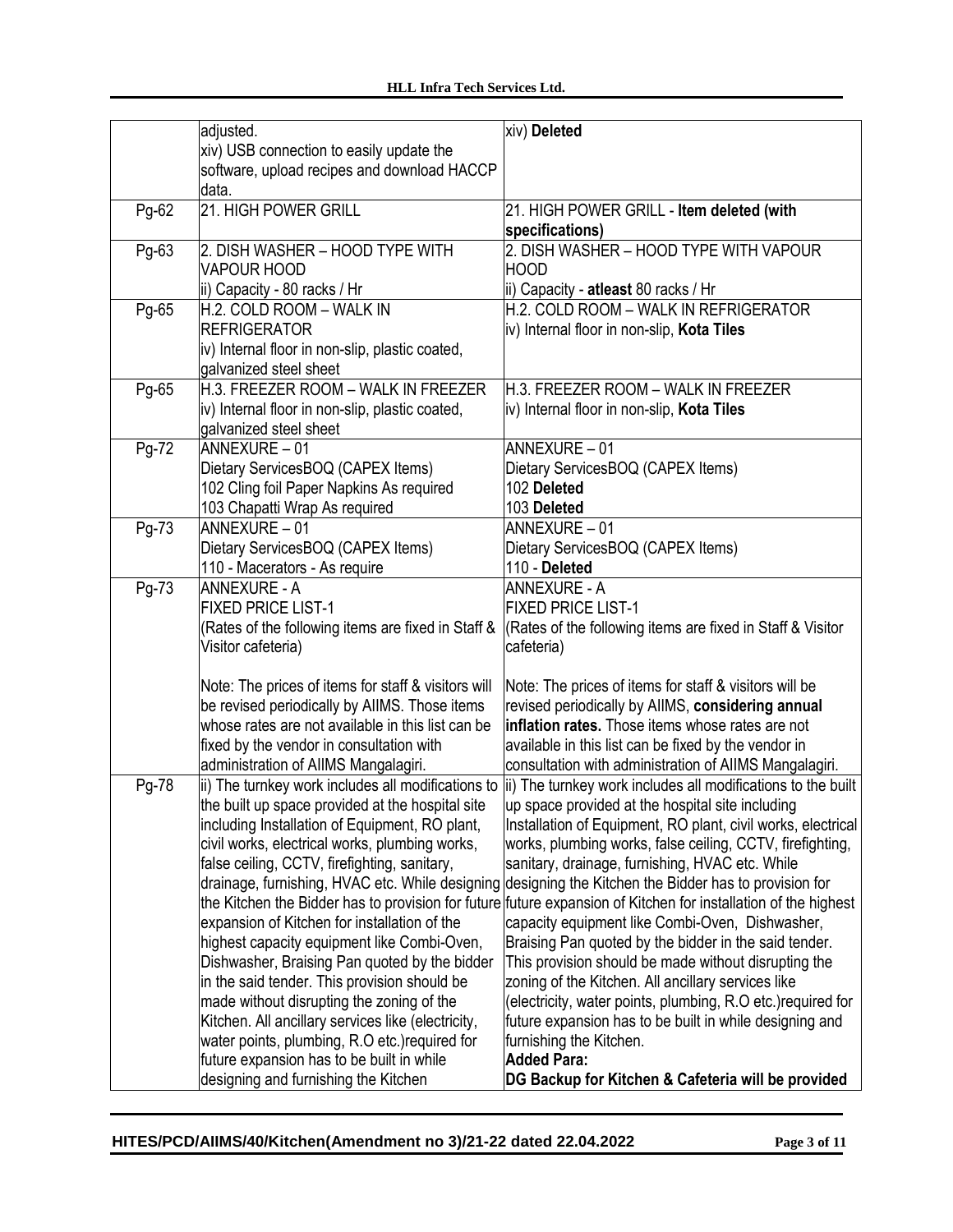|                            |                                                                                                                                                                                                                                                                                                                   | by the Institute.                                                                                                                                                                                                                                                                                 |
|----------------------------|-------------------------------------------------------------------------------------------------------------------------------------------------------------------------------------------------------------------------------------------------------------------------------------------------------------------|---------------------------------------------------------------------------------------------------------------------------------------------------------------------------------------------------------------------------------------------------------------------------------------------------|
| Pg-92                      | Milk Tea - Premix                                                                                                                                                                                                                                                                                                 | Milk Tea - Premix (80ml)                                                                                                                                                                                                                                                                          |
| Point No.6                 |                                                                                                                                                                                                                                                                                                                   |                                                                                                                                                                                                                                                                                                   |
| Pg-92                      | Coffee - 80ml:                                                                                                                                                                                                                                                                                                    | Coffee - 80ml:                                                                                                                                                                                                                                                                                    |
| Point No.7                 | Fixed rates for Cafeteria items including GST                                                                                                                                                                                                                                                                     | Fixed rates for Cafeteria items including GST (in INR) -                                                                                                                                                                                                                                          |
|                            | (in INR) - 10                                                                                                                                                                                                                                                                                                     | 12                                                                                                                                                                                                                                                                                                |
| Pg-92                      | <b>Bread Omelette</b>                                                                                                                                                                                                                                                                                             | <b>Bread Omelette</b>                                                                                                                                                                                                                                                                             |
|                            | Point No.11 Weight in grams                                                                                                                                                                                                                                                                                       | Weight in grams: Egg - 1 No                                                                                                                                                                                                                                                                       |
|                            | Fixed rates for Cafeteria items including GST                                                                                                                                                                                                                                                                     | Fixed rates for Cafeteria items including GST (in INR) -                                                                                                                                                                                                                                          |
|                            | (in INR) - 20                                                                                                                                                                                                                                                                                                     | 16                                                                                                                                                                                                                                                                                                |
| Pg-94 Point years<br>No.1: | Cumulative Turnover in the last 3 financials<br>118 Cr. Or above -10 score<br>25 Cr or above-15 score<br>50 Cr or above- 20 score                                                                                                                                                                                 | Cumulative Turnover in the last 3 financials years<br>12 Cr. Or above -10 score<br>25 Cr or above-15 score<br>50 Cr or above- 20 score                                                                                                                                                            |
| No.3:                      | No. of FSSAI licensed food service contracts<br>currently carried out in hospitals/organization as<br>on date (in case of hospital where 500 beds or<br>Pg-94 Point above, in case of organization where 1000<br>meals are served per day)<br>5 or more- 10 score<br>10 or more- 15 score<br>20 or more- 20 score | No. of FSSAI licensed food service contracts currently<br>carried out in hospitals/organization as on date (in case<br>of hospital where 500 beds or above, in case of<br>organization where 1000 meals are served per day)<br>2 or more- 10 score<br>5 or more -15 score<br>10 or more -20 score |

**Existing ANNEXURE – 01 Dietary Services BOQ (CAPEX Items) (pg 69-73 of TED) is replaced with below Table:**

| <b>ANNEXURE-01</b> |                   |                                              |                                                    |                 |                             |                                             |                |
|--------------------|-------------------|----------------------------------------------|----------------------------------------------------|-----------------|-----------------------------|---------------------------------------------|----------------|
|                    |                   |                                              | <b>Dietary Services BOQ (CAPEX Items)</b>          |                 |                             |                                             |                |
| SI.No Area         |                   | <b>Description</b>                           | <b>Minimum</b><br><b>Quantity to</b><br>be offered | Make &<br>Model | Capacity (if<br>applicable) | <b>Actual</b><br><b>Quantity</b><br>offered | <b>Remarks</b> |
| 1                  | Receiving<br>Area | <b>Weighing Scales for Bulk</b><br>receiving | $\overline{2}$                                     |                 |                             |                                             |                |
| $\overline{2}$     |                   | Table Top Weighing<br>Scale                  | 2                                                  |                 |                             |                                             |                |
| 3                  |                   | <b>Mobile Bussing Cart</b>                   | 2                                                  |                 |                             |                                             |                |
| 4                  |                   | <b>Foot Activated Hand</b><br>Wash Sink Unit |                                                    |                 |                             |                                             |                |
| 5                  |                   | Knife Sanitizer with UV<br>Lamps             | $\overline{2}$                                     |                 |                             |                                             |                |
| 6                  |                   | Wall mounted Hose Reel<br>with Spray Gun     |                                                    |                 |                             |                                             |                |
|                    |                   | Washing area Three Bowl Sink                 |                                                    |                 |                             |                                             |                |
| 8                  |                   | Double sink unit                             |                                                    |                 |                             |                                             |                |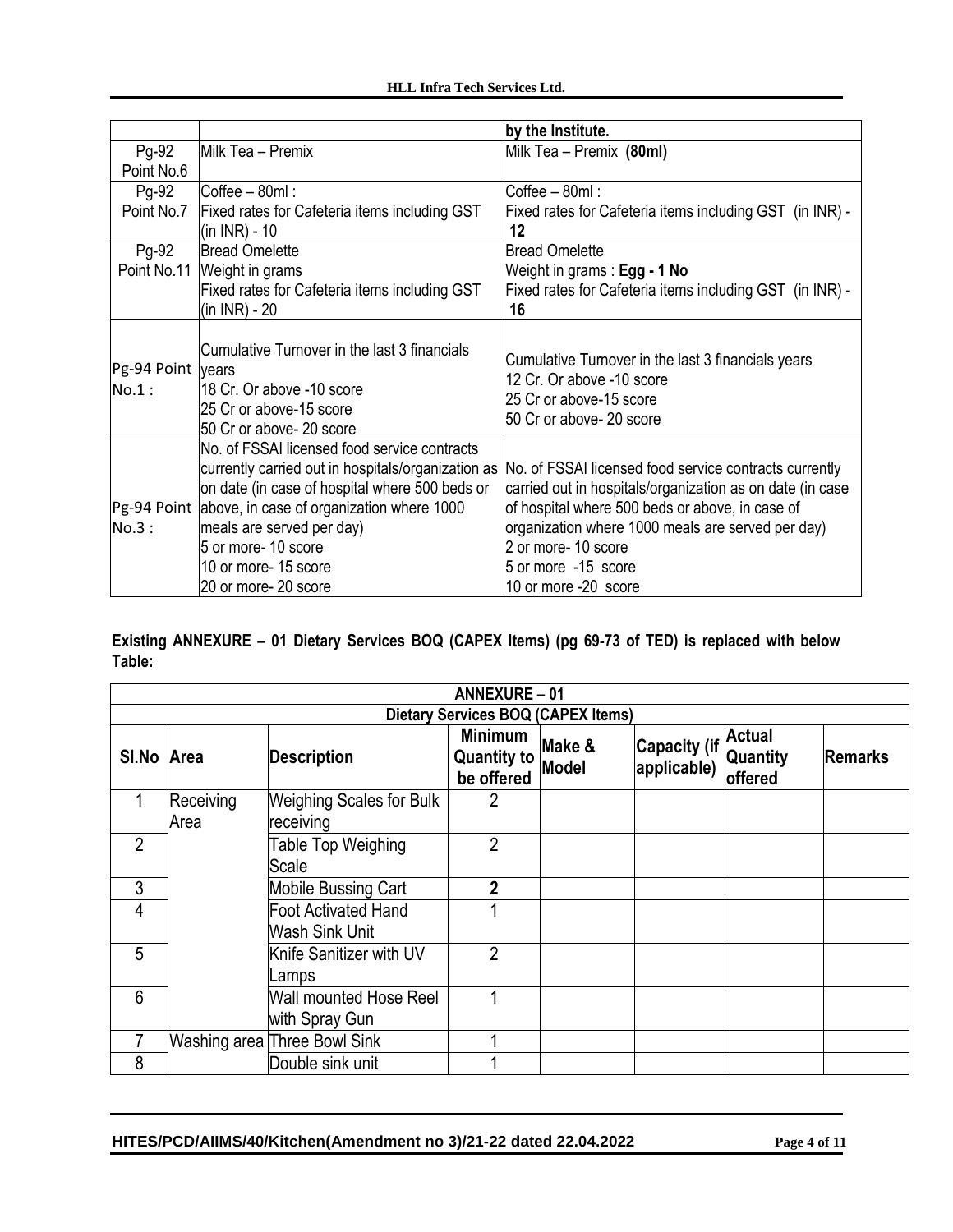| 9               |             | <b>Big Bowl Sink</b>            |                 |  |  |
|-----------------|-------------|---------------------------------|-----------------|--|--|
| 10              |             | Wall Shelf 3000x300             |                 |  |  |
| 11              |             | Wall Shelf 3300x300             |                 |  |  |
| 12              |             | Wall Shelf 1500x300             | 3               |  |  |
| 13              |             | Wall mounted Hose Reel          | 1               |  |  |
|                 |             | with Spray Gun                  |                 |  |  |
| 14              |             | <b>Foot Activated Hand</b>      | $\overline{2}$  |  |  |
|                 |             | <b>Wash Sink Unit</b>           |                 |  |  |
| 15              |             | <b>Tilting Basket Vegetable</b> | 1               |  |  |
|                 |             | washer                          |                 |  |  |
| 16              |             | Mobile tank with False          | 1               |  |  |
|                 |             | <b>Bottom</b>                   |                 |  |  |
| 17              | Preparation | <b>Foot Activated Hand</b>      |                 |  |  |
|                 | Area        | <b>Wash Sink Unit</b>           |                 |  |  |
| 18              |             | Double Sink Unit                |                 |  |  |
| 19              |             | Motorized Vegetable             |                 |  |  |
|                 |             | Peeler                          |                 |  |  |
| 20              |             | Wall mounted Hose Reel          | 1               |  |  |
|                 |             | with Spray Gun                  |                 |  |  |
| 21              |             | <b>Wall Shelf</b>               | $\mathbf{3}$    |  |  |
| $\overline{22}$ |             | Work Table (1800mm (L)          | $\overline{15}$ |  |  |
|                 |             | x 750mm (B) x 850mm             |                 |  |  |
|                 |             | (H) + 150mm (Back               |                 |  |  |
|                 |             | Splash) with 2 under            |                 |  |  |
|                 |             | shelves)                        |                 |  |  |
| 23              |             | Dough Kneader-80 Litres         | 1               |  |  |
| $\overline{24}$ |             | Dough Kneader-40 Litres         |                 |  |  |
| $\overline{25}$ |             | Cutter/Slicer                   |                 |  |  |
| 26              |             | <b>Portable Hand Mixer</b>      |                 |  |  |
| $\overline{27}$ |             | <b>Tilting Wet Grinder</b>      | 4               |  |  |
| $\overline{28}$ |             | Coconut Scraper                 |                 |  |  |
| $\overline{29}$ |             | Pulverizer                      | 2               |  |  |
| 30              |             | Vacuum Packaging                |                 |  |  |
|                 |             | Machine                         |                 |  |  |
| 31              | Hot         | Combi Oven - 40 GN              | 1               |  |  |
| 32              | Preparation | Combi Oven - 20 GN              |                 |  |  |
| 33              |             | <b>Exhaust Hood for Combi</b>   | 1               |  |  |
|                 |             | Oven                            |                 |  |  |
| 34              |             | <b>Tilting Braising Pan</b>     | 1               |  |  |
| $\overline{35}$ |             | <b>Exhaust Hood for Tilting</b> |                 |  |  |
|                 |             | <b>Braising Pan</b>             |                 |  |  |
| 36              |             | <b>Deleted</b>                  |                 |  |  |
| $\overline{37}$ |             | <b>Deleted</b>                  |                 |  |  |
| $\overline{38}$ |             | <b>Tilting Boiling Pan</b>      | $\overline{2}$  |  |  |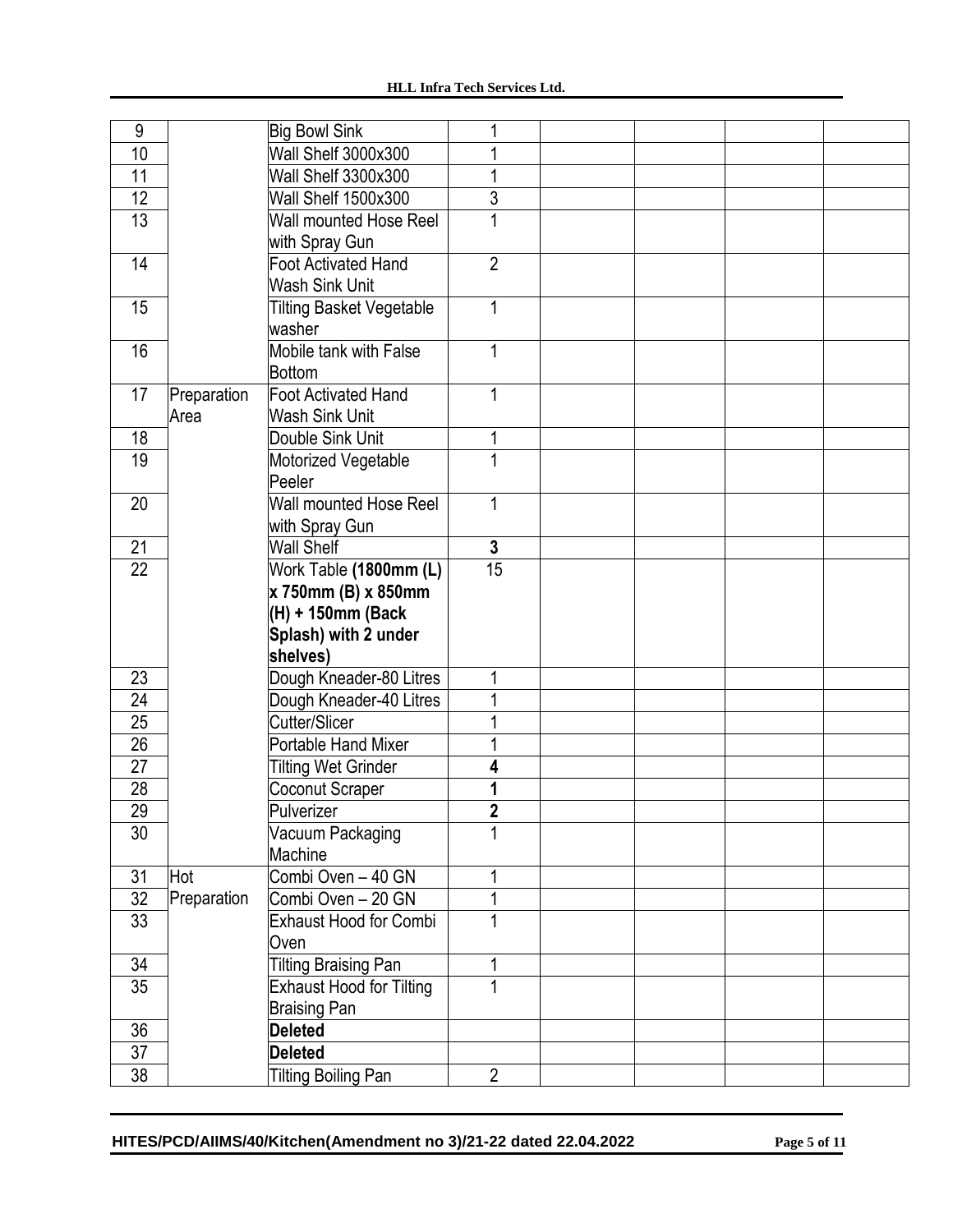| 39              |               | <b>Exhaust Hood for Tilting</b>       |                |  |  |
|-----------------|---------------|---------------------------------------|----------------|--|--|
|                 |               | <b>Boiling Pan</b>                    |                |  |  |
| 40              |               | Automatic Chapati Maker               | 1              |  |  |
| $\overline{41}$ |               | Exhaust Hood for Chapati              |                |  |  |
|                 |               | Maker                                 |                |  |  |
| 42              |               | Chapati Collection Trolley            | $\mathbf 3$    |  |  |
| 43              |               | Chapati Plate cum Puffer              | $\overline{3}$ |  |  |
| 44              |               | Spreader Table                        | $\overline{3}$ |  |  |
| 45              |               | Four Burner Range with                |                |  |  |
|                 |               | <b>Convection Oven</b>                |                |  |  |
|                 |               | underneath                            |                |  |  |
| 46              |               | Exhaust Hood for Four                 | 1              |  |  |
|                 |               | burner ranger                         |                |  |  |
| 47              |               | Single Burner stock pot               | $6\phantom{1}$ |  |  |
|                 |               | stove (Single/Double)                 |                |  |  |
| 48              |               | <b>Deleted</b>                        |                |  |  |
| 49              |               | <b>Health Sink With Sanitizer</b>     | 1              |  |  |
| 50              |               | Work Table With                       | 4              |  |  |
|                 |               | Splash (1500mm (L) x                  |                |  |  |
|                 |               | 750mm (B) x 850mm (H)                 |                |  |  |
|                 |               | + 150mm (Back Splash)                 |                |  |  |
|                 |               | with 2 under shelves)                 |                |  |  |
| 51              |               | Single Sink Unit                      |                |  |  |
| 52              |               | <b>Granite Top Table</b>              |                |  |  |
| 53              |               | Dosa plate Gas operated               | $\overline{2}$ |  |  |
| 54              |               | <b>Exhaust hood for Dosa</b>          | $\overline{2}$ |  |  |
|                 |               | Plate                                 |                |  |  |
| 55              |               | <b>Idli Steamer</b>                   | 1              |  |  |
| 56              | Preparation   | As per requirement                    |                |  |  |
|                 | area for      |                                       |                |  |  |
|                 | Therapeutic   |                                       |                |  |  |
|                 | Diet          |                                       |                |  |  |
| 57              | <b>Bakery</b> | <b>Planetary Mixer</b>                | $\overline{2}$ |  |  |
| 58              | Preparation   | Bakery Oven with Proofer              |                |  |  |
| 59              | Area          | <b>Bread Slicer</b>                   |                |  |  |
| 60              |               | Dough Sheeter                         |                |  |  |
| 61              |               | Dish Washing Pre-wash Table with Pre- |                |  |  |
|                 | Area          | wash Spray Unit                       |                |  |  |
| 62              |               | Dish Washer - Hood Type               |                |  |  |
|                 |               | with Vapour Hood                      |                |  |  |
| 63              |               | Loading / Unloading                   | 1              |  |  |
|                 |               | Table for Hood Type Dish              |                |  |  |
|                 |               | washer                                |                |  |  |
| 64              |               | Dish Washer - Conveyor                | 1              |  |  |
|                 |               |                                       |                |  |  |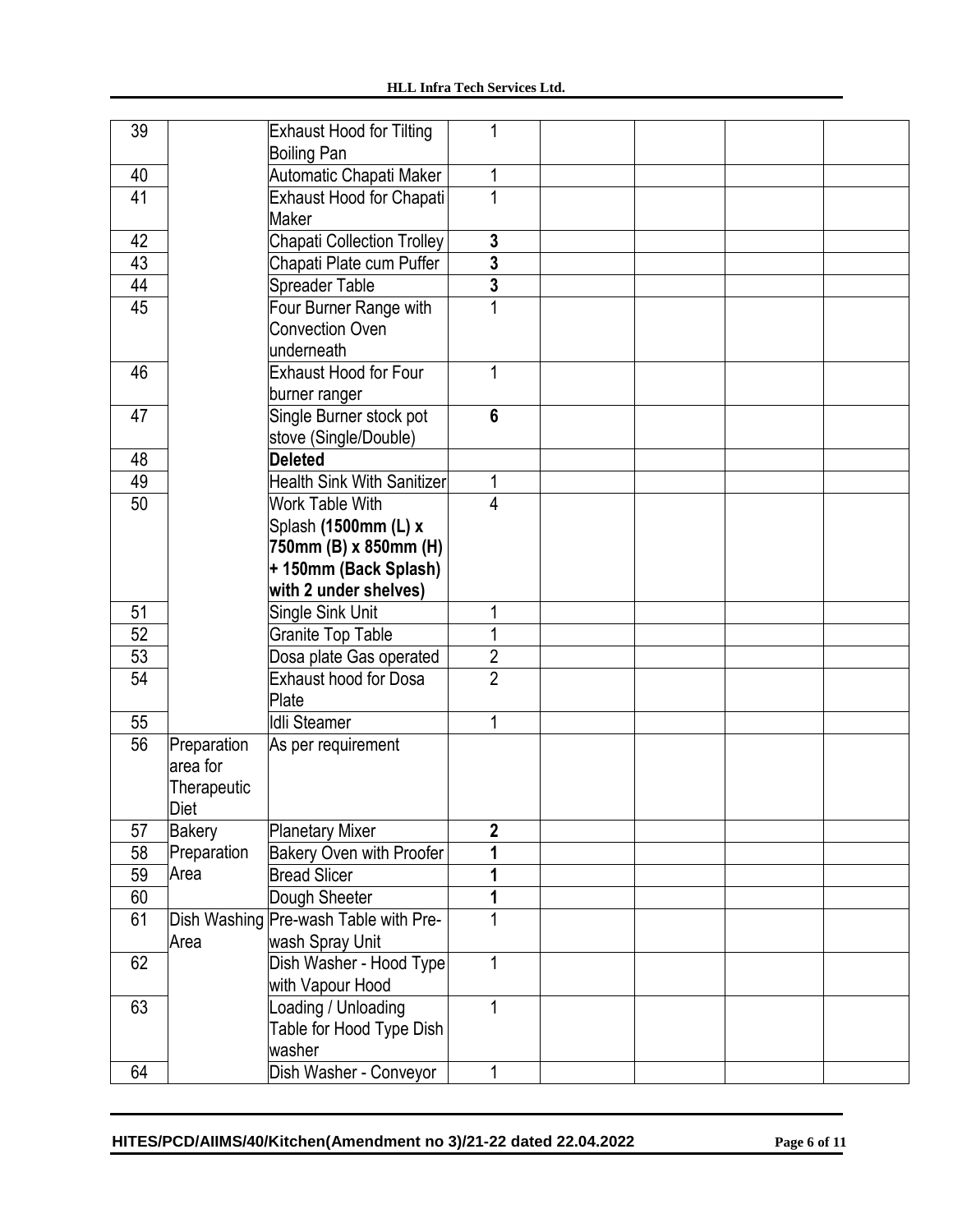|    |                     | Type                                  |                         |  |  |
|----|---------------------|---------------------------------------|-------------------------|--|--|
| 65 |                     | Soiled Dish Drop Off                  |                         |  |  |
|    |                     | Table with Rach Shelf &               |                         |  |  |
|    |                     | Chute                                 |                         |  |  |
| 66 |                     | Clean Dish Landing table              | 1                       |  |  |
| 67 |                     | <b>Mobile Clean Dish Racks</b>        | $\overline{\mathbf{3}}$ |  |  |
| 68 |                     | Wall mounted Hose Reel                |                         |  |  |
|    |                     | with Spray Gun                        |                         |  |  |
| 69 |                     | <b>Foot Activated Hand</b>            | 1                       |  |  |
|    |                     | <b>Wash Sink Unit</b>                 |                         |  |  |
| 70 | Storage Area        | <b>SS Storage</b>                     | 4                       |  |  |
|    |                     | Rack (900mm (L) x                     |                         |  |  |
|    |                     | 450mm (B) x 1800mm                    |                         |  |  |
|    |                     | (H) Approx)                           |                         |  |  |
| 71 |                     | Cold Room - Walk In                   | 1                       |  |  |
|    |                     | Refrigerator                          |                         |  |  |
| 72 |                     | Storage bins for Onion                | $\overline{2}$          |  |  |
|    |                     | and Potatoes                          |                         |  |  |
| 73 |                     | Storage bins for Grains               | 10                      |  |  |
|    |                     | and pulses                            |                         |  |  |
| 74 |                     | Freezer Room - Walk In                | 1                       |  |  |
|    |                     | Freezer                               |                         |  |  |
| 75 |                     | Upright freezer                       |                         |  |  |
| 76 |                     | Upright Refrigerator                  |                         |  |  |
| 77 | Pre                 | SS Table (1800mm (L) x                | $\overline{2}$          |  |  |
|    | <b>Distribution</b> | 750mm (B) x 850mm (H)                 |                         |  |  |
|    | area                | + 150mm (Back Splash)                 |                         |  |  |
|    |                     | with 2 under shelves)                 |                         |  |  |
| 78 |                     | <b>SS Racks</b>                       | 4                       |  |  |
| 79 |                     | <b>SS Drawers</b>                     | $\overline{2}$          |  |  |
| 80 | <b>Distribution</b> | Service Trolley                       | 10                      |  |  |
| 81 | area                | Bain Marie Trolley with               | Δ                       |  |  |
|    |                     | <b>Heated Cupboard</b>                |                         |  |  |
| 82 |                     | <b>Refrigerated Trolley</b>           | $\overline{\mathbf{2}}$ |  |  |
| 83 |                     | Wall mounted Hose Reel                | 1                       |  |  |
|    |                     | with Spray Gun                        |                         |  |  |
| 84 |                     | <b>Foot Activated Hand</b>            |                         |  |  |
|    |                     | Wash Sink Unit                        |                         |  |  |
| 85 |                     | Miscellaneous Stainless Steel Serving | 3000                    |  |  |
|    |                     | Plates with                           |                         |  |  |
|    |                     | Compartments                          |                         |  |  |
| 86 |                     | Mobile Hot Food Carts                 | 12                      |  |  |
| 87 |                     | <b>Water Cooler</b>                   | $\overline{2}$          |  |  |
| 88 |                     | <b>Drain Trough Gratings</b>          | As required             |  |  |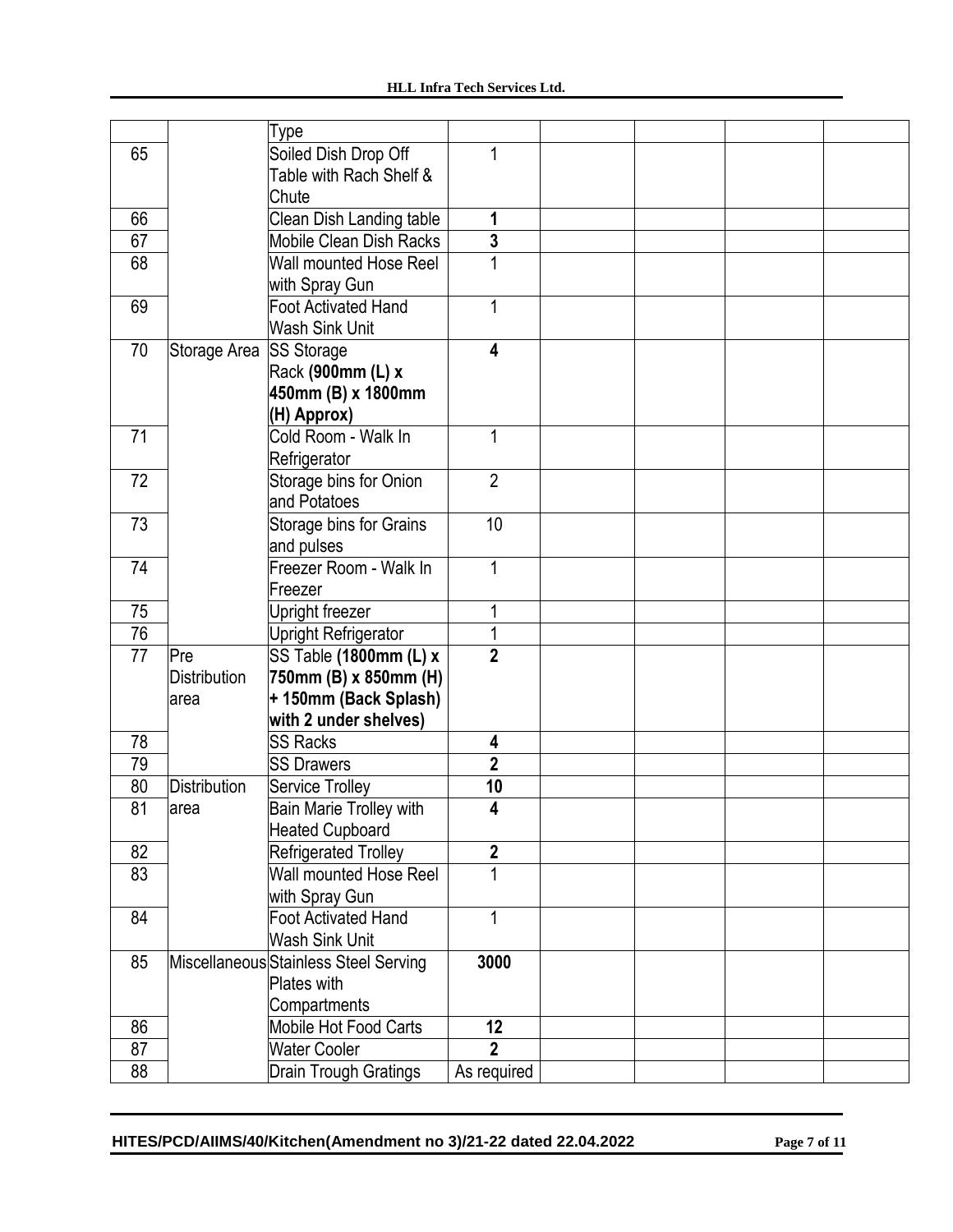| 89               | Insect Light Traps for<br>Pest Control | 12                      |  |  |
|------------------|----------------------------------------|-------------------------|--|--|
| 90               | <b>Air Curtains</b>                    | $6\phantom{1}$          |  |  |
| 91               |                                        | 16 Sets                 |  |  |
|                  | <b>SS</b> Garbage Bins aprox           |                         |  |  |
|                  | 90 Ltrs set (1 Dry & 1                 |                         |  |  |
|                  | Wet)                                   |                         |  |  |
| 92               | Ice Cube Machine                       | $\mathbf{2}$            |  |  |
| 93               | <b>Blenders</b>                        | 4                       |  |  |
| 94               | Rice Cooker 10 Ltrs                    | $\overline{2}$          |  |  |
| 95               | Masala Trolley                         | $\overline{\mathbf{2}}$ |  |  |
| 96               | Work Table With                        | $\overline{3}$          |  |  |
|                  | Sink (1800mm (L) x                     |                         |  |  |
|                  | 750mm (B) x 850mm (H)                  |                         |  |  |
|                  | +150mm (Back Splash)                   |                         |  |  |
|                  | with 2 under shelves)                  |                         |  |  |
| 97               | <b>Wall Mounted Shelf</b>              | $\mathbf 3$             |  |  |
| 98               | <b>Work Table With</b>                 | $\overline{5}$          |  |  |
|                  | Undershelf (1500mm (L)                 |                         |  |  |
|                  | x 750mm (B) x 850mm                    |                         |  |  |
|                  | (H) + 150mm (Back                      |                         |  |  |
|                  | Splash) with 2 under                   |                         |  |  |
|                  | shelves)                               |                         |  |  |
| 99               | <b>Platform Trolley</b>                | $\mathbf{3}$            |  |  |
| 100              | RO System 1000 Ltrs/hr                 | $\overline{2}$          |  |  |
| 101              | Spoons stainless steel (               | 10000                   |  |  |
|                  | 304)                                   |                         |  |  |
| 102              | <b>Deleted</b>                         |                         |  |  |
| 103              | <b>Deleted</b>                         |                         |  |  |
| 104              | <b>Forks Stainless Steel</b>           | 2000                    |  |  |
| 105              | <b>Butter Knife Stainless</b>          | 2000                    |  |  |
|                  | steel (304)                            |                         |  |  |
| 106              | Hotel Bone China                       | 300                     |  |  |
| 107              | Glass Bottles for Liquid               | 500                     |  |  |
|                  | feed                                   |                         |  |  |
| 108              | Insulated flask for Tea/               | 200                     |  |  |
|                  | Coffee / Milk                          |                         |  |  |
| 109              | Food Thermometer                       | 4                       |  |  |
| 110              | <b>Deleted</b>                         |                         |  |  |
| 111              | Hand dryer                             | $\infty$                |  |  |
| 112              | Hot water Geyeser-100                  | $\mathbf 1$             |  |  |
|                  | Ltrs                                   |                         |  |  |
| 113              | <b>Water Boiler-20 Litres</b>          |                         |  |  |
| 114              | Micro wave oven                        |                         |  |  |
| $\overline{115}$ | Sandwich griller                       |                         |  |  |
|                  |                                        |                         |  |  |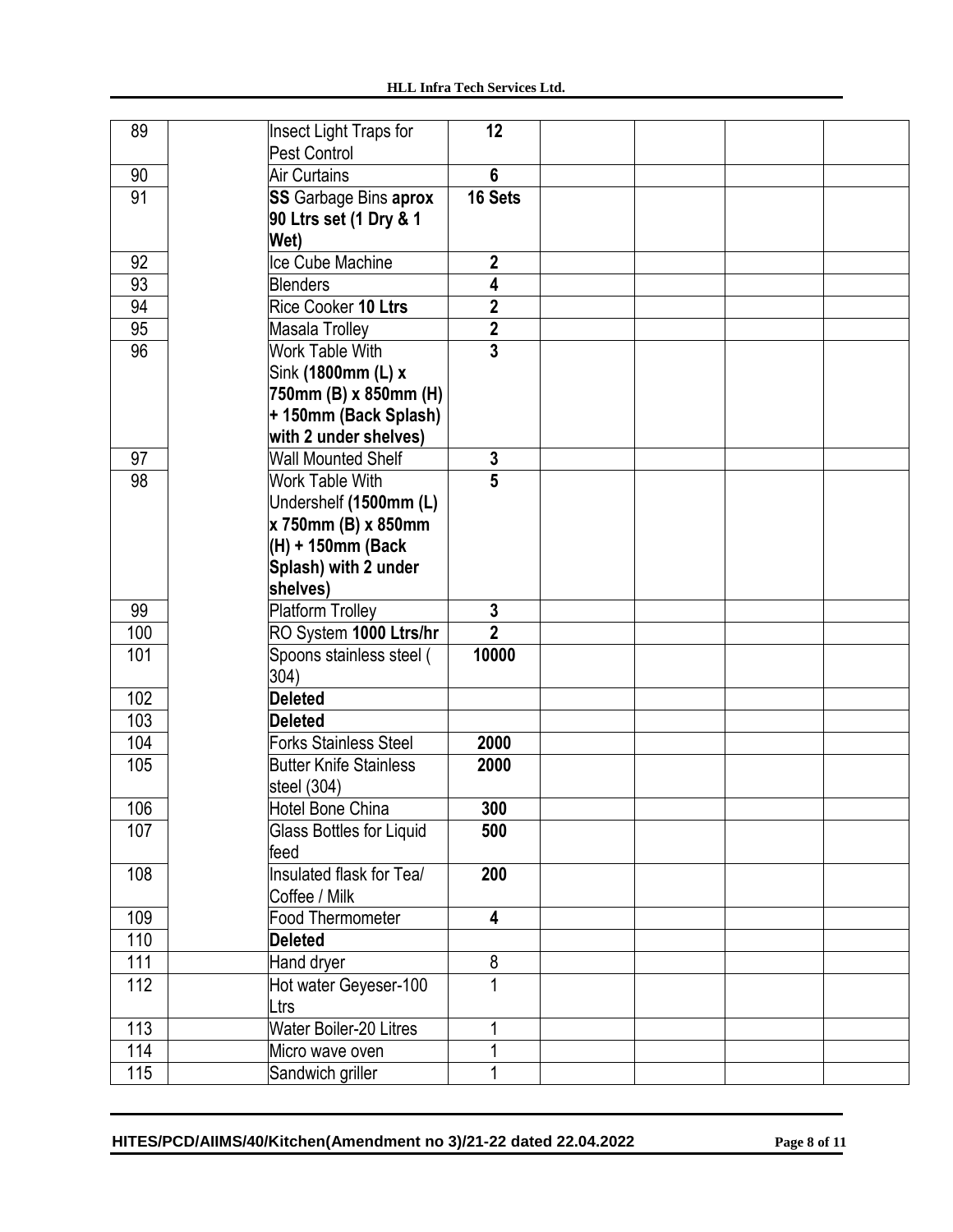#### **HLL Infra Tech Services Ltd.**

| 116 |                                                                                                                                                          | Pallets                                                                                                                                                                                                                | 10                  |  |  |  |  |
|-----|----------------------------------------------------------------------------------------------------------------------------------------------------------|------------------------------------------------------------------------------------------------------------------------------------------------------------------------------------------------------------------------|---------------------|--|--|--|--|
| 117 |                                                                                                                                                          | Cap cabinet                                                                                                                                                                                                            | 3                   |  |  |  |  |
| 118 |                                                                                                                                                          | Soiled Dish trolley                                                                                                                                                                                                    | $\overline{2}$      |  |  |  |  |
| 119 |                                                                                                                                                          | Garbage Trolley                                                                                                                                                                                                        | 10                  |  |  |  |  |
| 120 |                                                                                                                                                          | Garbage Bins with Lids                                                                                                                                                                                                 | 20                  |  |  |  |  |
| 121 | Other<br>Requirement                                                                                                                                     | All other required<br>accessories for the<br>running & operation of<br>Kitchen should be<br>supplied by the bidder<br>and should be of standard<br>lmakes.                                                             | As required         |  |  |  |  |
| 122 | Turnkey                                                                                                                                                  | Turnkey as per Annexure<br>6.                                                                                                                                                                                          | For 10000<br>sq Ft. |  |  |  |  |
| 123 |                                                                                                                                                          | <b>Construction of Gas</b><br>Banks for cooking (if<br>required) & obtaining its<br>license as per statutory<br>requirements as<br>applicable and continuous<br>supply of fuel for cooking<br><b>TOTAL CAPEX COST:</b> | As required         |  |  |  |  |
|     |                                                                                                                                                          |                                                                                                                                                                                                                        |                     |  |  |  |  |
|     | Note: Bidder should offer their prices in the price bid for above BOQ by incorporating the actual offered quantity in the<br>price bid at specific field |                                                                                                                                                                                                                        |                     |  |  |  |  |

# **Existing ANNEXURE - A FIXED PRICE LIST-1 (Pg 92-93) is replaced with below Table:**

|                                                                                                    | <b>ANNEXURE - A</b>                                            |           |                                                                                                                                  |                                                                        |    |  |  |  |  |
|----------------------------------------------------------------------------------------------------|----------------------------------------------------------------|-----------|----------------------------------------------------------------------------------------------------------------------------------|------------------------------------------------------------------------|----|--|--|--|--|
| <b>FIXED PRICE LIST-1</b><br>(Rates of the following items are fixed in Staff & Visitor cafeteria) |                                                                |           |                                                                                                                                  |                                                                        |    |  |  |  |  |
| SI. no                                                                                             | <b>Availability of the</b><br>Weight in grams<br>Menu<br>items |           | <b>Expected Average</b><br>Sale Per Day in<br><b>Staff &amp; Visitor</b><br><b>Cafeteria for</b><br>subsidized item (in<br>nos.) | <b>Fixed rates for</b><br>Cafeteria items<br>including GST<br>(in INR) |    |  |  |  |  |
|                                                                                                    | lAloo Samosa                                                   | 8AM -8 PM | 50gms (1 Samosa)                                                                                                                 | 1250                                                                   | 10 |  |  |  |  |
| $\overline{2}$                                                                                     | <b>Bread Pakora with</b><br>potato stuffing                    | 8AM -8 PM | 65gms (1 Bread Pakora)                                                                                                           | 190                                                                    | 10 |  |  |  |  |
| 3                                                                                                  | Veg Poha/Upma                                                  | 8AM -8 PM | 150gms                                                                                                                           | 90                                                                     | 20 |  |  |  |  |
| 4                                                                                                  | <b>Idly Sambar</b>                                             | 8AM -8 PM | 2 Idly & 150 gms Sambar                                                                                                          | 140                                                                    | 20 |  |  |  |  |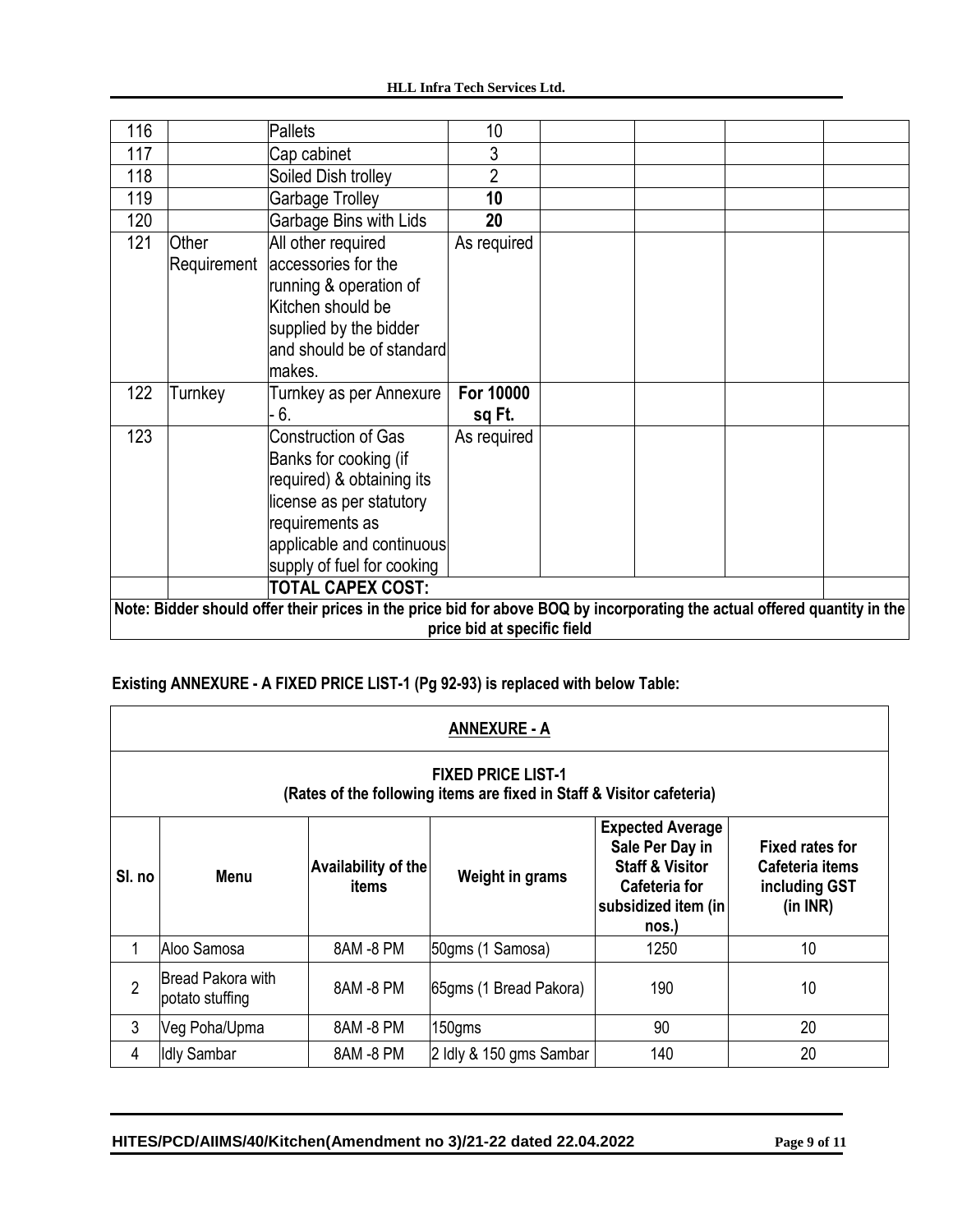| 5              | Vada Sambar                  | 8AM -8 PM                                        | 2 Vada & 150 gms<br>Sambar                                                                                                                                                       | 140 | 25 |
|----------------|------------------------------|--------------------------------------------------|----------------------------------------------------------------------------------------------------------------------------------------------------------------------------------|-----|----|
| 6              | Milk Tea                     | $24*7$                                           | Premix (80ml)                                                                                                                                                                    | 250 | 10 |
| $\overline{7}$ | Coffee                       | $24*7$                                           | 80ml                                                                                                                                                                             | 150 | 12 |
| 8              | Thali Vegetarian             | Lunch (1PM -<br>3PM) and Dinner<br>(7 PM - 11PM) | Rice (150gms), Dal<br>(150gms), Veg (100Gms)<br>Salad (40gms), Chapati<br>(35gms) 2 Nos, pickle,<br>samber/rasam                                                                 | 450 | 60 |
| 9              | Special Thali<br>Vegetarian  | Lunch (1PM -<br>3PM) and Dinner<br>(7 PM - 11PM) | Rice (150gms), Dal<br>(150gms), Veg (100Gms),<br>(Veg with Paneer)<br>(100gms), Salad (40gms),<br>Tandoori roti(40gms) +<br>Cup Curd/Yogurt<br>(85gms), pickle, samber<br>/rasam | 100 | 80 |
| 10             | Maggi                        | $24*7$                                           | 85gm small pkt                                                                                                                                                                   | 200 | 15 |
| 11             | <b>Bread Omelette</b>        | $24*7$                                           | Egg - 1 No                                                                                                                                                                       | 200 | 16 |
| 12             | Plain Dosa                   | 8AM -8 PM                                        | Dosa-70gm Sambhar-<br>150gm                                                                                                                                                      | 200 | 20 |
| 13             | Masala Dosa or Onion<br>Dosa | 8AM-8 PM                                         | Dosa-70gm Sambhar-<br>150gm, Masala - 100gms                                                                                                                                     | 200 | 30 |
| 14             | Roti                         | Lunch (1PM -<br>3PM) and Dinner<br>(7 PM - 11PM) | 35 gm                                                                                                                                                                            | 200 | 6  |
| 15             | GulabJamun                   | $24*7$                                           | 70gm                                                                                                                                                                             | 200 | 10 |
| 16             | Aloo Parantha                | $24*7$                                           | 50gm                                                                                                                                                                             | 200 | 20 |
| 17             | Rajma Chawal                 | $24*7$                                           | 150gm+150gm gravy                                                                                                                                                                | 200 | 30 |
| 18             | Puri Sabji                   | 8AM-8PM                                          | 2 puri with curry                                                                                                                                                                | 200 | 30 |
| 19             | Veg puff                     | 8AM-8PM                                          |                                                                                                                                                                                  | 100 | 20 |
| 20             | Egg puff                     | 8AM-8PM                                          |                                                                                                                                                                                  | 50  | 25 |
| 21             | Chicken puff                 | 8AM-8PM                                          |                                                                                                                                                                                  | 50  | 35 |
| 22             | Paneer Puff                  | 8AM-8PM                                          |                                                                                                                                                                                  | 50  | 30 |
| 23             | Veg Sandwich                 | 8AM-8PM                                          |                                                                                                                                                                                  | 50  | 80 |
| 24             | Egg Sandwich                 | 8AM-8PM                                          |                                                                                                                                                                                  | 50  | 90 |
| 25             | <b>Bread Jam</b>             | 8AM-8PM                                          |                                                                                                                                                                                  | 50  | 25 |
| 26             | Bread butter jam             | 8AM-8PM                                          |                                                                                                                                                                                  | 50  | 30 |

**Note: The prices of items for staff & visitors will be revised periodically by AIIMS. Those items whose rates are not available in this list can be fixed by the vendor in consultation with administration of AIIMS Mangalagiri.**